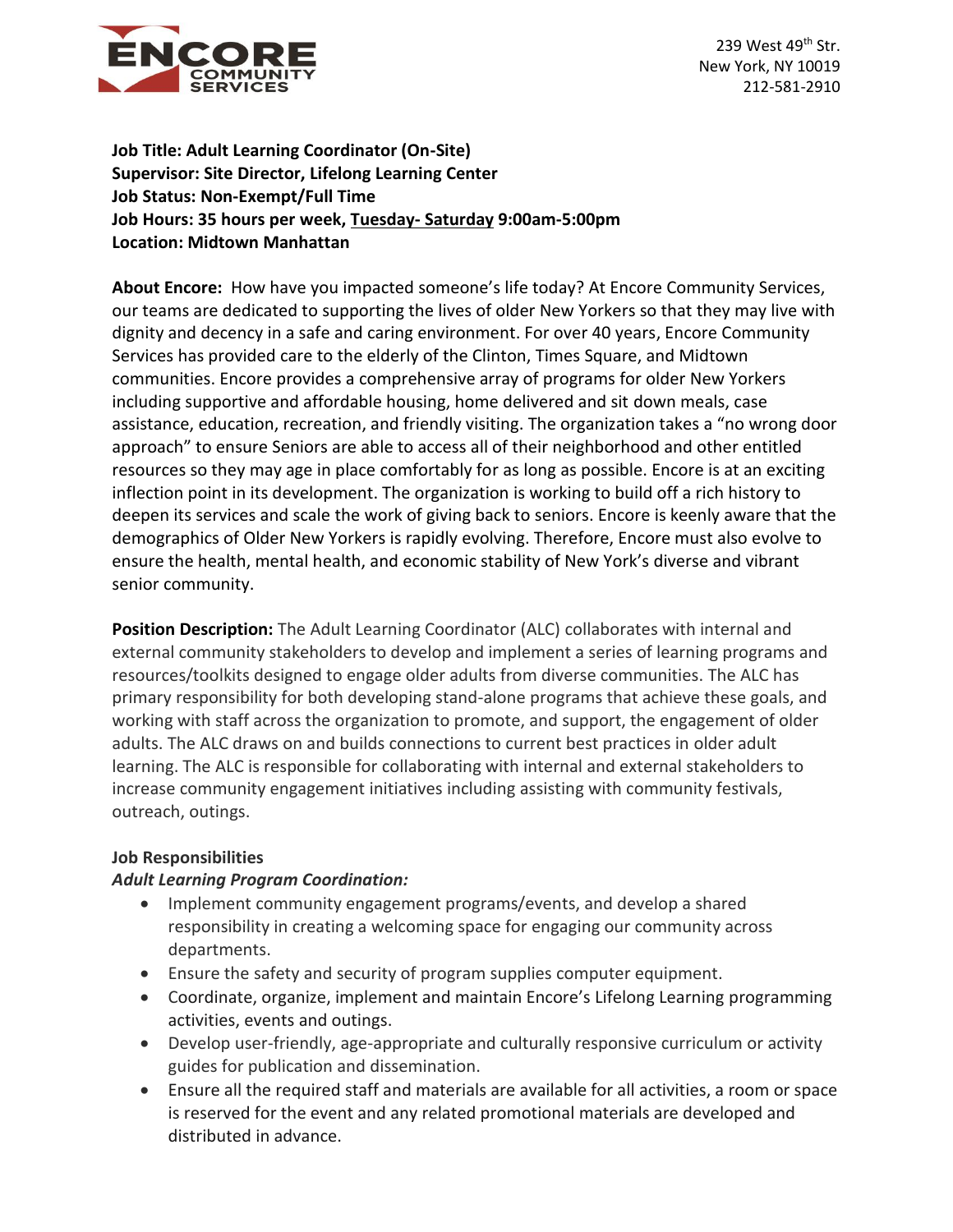



- Ensure that job responsibilities are executed in accordance with Encore's Administrative policies and compliance/ethics guidelines.
- Developing groups and programs in consideration of the needs, abilities, and interests of the participants.
- Offer a variety of formats, including small group, one-on-one, and large group, and take into consideration the multigenerational and multilingual needs of older adults in the program.
- Research new ideas for programs and activities, taking into consideration participants' suggestions.
- Initiate and plan the monthly calendar in conjunction with the Site Director; communicate effectively with the Wellness team to initiate daily programs and activities.
- Assists with transporting and/or escorting program participants to, from and within the program, and on external trips.
- Demonstrate a positive, professional appearance and attitude, sensitivity to participants' issues and feelings, and excellent communication skills.
- Plan and execute activities for the elderly, including outings in the community, Lifelong Learning programs in the facility, and for any special events, setting up rooms for activities and events, overseeing the older adults to ensure the residents are safe and following the rules and instructions, training other activities workers and promoting the center's offerings.
- Develop appropriate communications and instructions to ensure members understand the expectations.

# *Oversee Support Staff:*

- Manage Learning Center in supervisors' absence.
- Assist with overseeing the Senior Center Liaison, Social Case Worker, Volunteers, Meal Deliverer and volunteers working activities and events.
- Assist in training the staff, creating teams or groups to work certain events or programs, and supervising them during the event to ensure they follow all directions and protocols.

# *Administration:*

- Order materials and supplies as needed, maintaining accurate inventory.
- Complete all required paperwork in a timely manner to support programming, administration, monitoring and evaluation, including weekly session reports
- Recruit per diem instructors and volunteers to lead activities and sessions including developing contracts.
- Maintain and input accurate information and data in appropriate databases about members, schedules and volunteers for tracking and program evaluation.
- Maintain appropriate files and records.
- Complete member enrollment for new seniors.
- Other duties as assigned